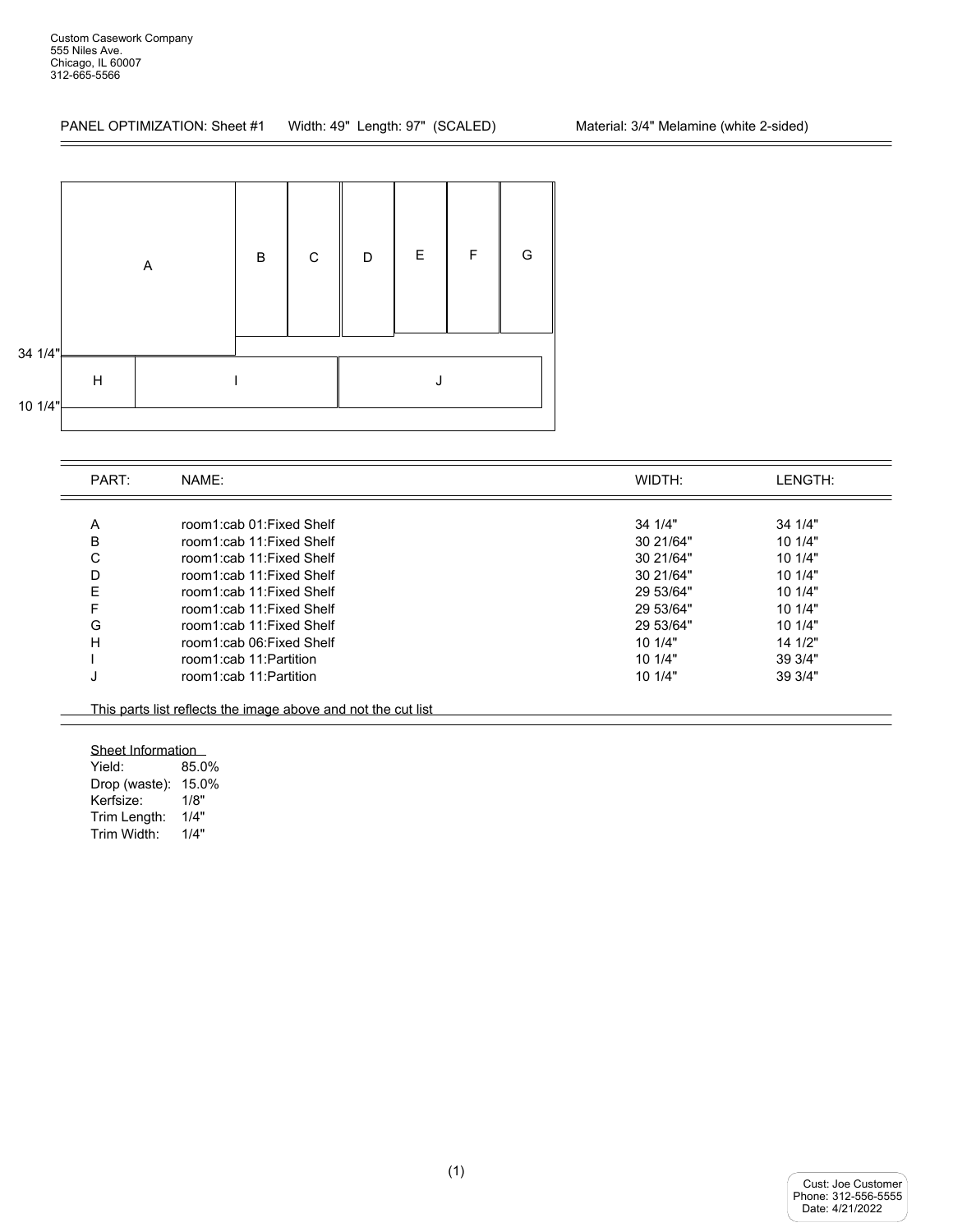<u> The Communication of the Communication</u>



| PART: | NAME:                    | WIDTH:    | LENGTH:   |
|-------|--------------------------|-----------|-----------|
| A     | room1:cab 03:Fixed Shelf | 301/4"    | 35"       |
| B     | room1:cab 03:Fixed Shelf | 301/4"    | 35"       |
| C     | room1:cab 11:Fixed Shelf | 29 53/64" | 101/4"    |
| D     | room1:cab 11:Fixed Shelf | 29 53/64" | 101/4"    |
| F     | room1:cab 06:Fixed Shelf | 14 1/2"   | 101/4"    |
|       | room1:cab 11:Fixed Shelf | 101/4"    | 29 53/64" |

Sheet Information<br>Yield: 67.7 67.7% Drop (waste): 32.3% Kerfsize: 1/8" Trim Length: 1/4"<br>Trim Width: 1/4" Trim Width: